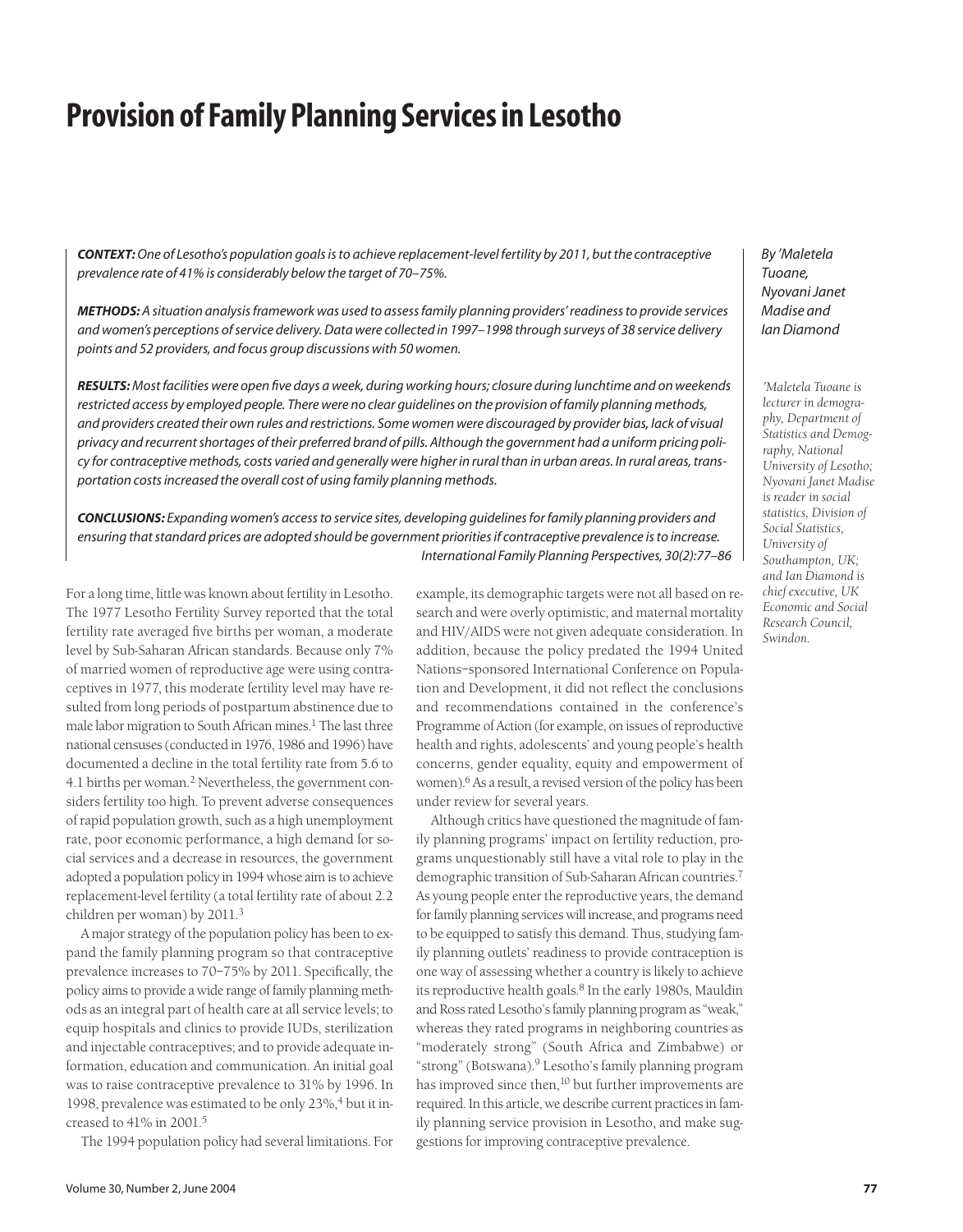#### **BACKGROUND**

Lesotho is an independent kingdom in southern Africa, bordered completely by the Republic of South Africa. The country is divided into four ecological zones: the mountain region, the lowlands, the Senqu River Valley and the foothills. The mountain region comprises 59% of the land area and is home to 23% of the population. The major urban areas are in the lowlands, which account for 59% of the population.

Lesotho's economy is heavily dependent on agriculture and exportation of labor. In 2001, the unemployment rate was 43%. A large proportion of men (26% of those aged 30–39 and 31% of those aged 40–49) migrated to South Africa for temporary employment in the mines, leaving their families in Lesotho.<sup>11</sup> This pattern of migration may help explain some unusual features of the Basotho society<sup>12</sup> —for example, in 2001, 52% of females 15 and older were literate (i.e., had completed primary school), compared with 37% of males.13

From the time of independence in 1966, the government of Lesotho recognized the constraints that rapid population growth was placing on economic development. However, fearing a negative response from the generally pronatalist society, it was initially cautious about offering modern family planning methods as part of its health promotion activities, although it encouraged private-sector activities.14 In 1968, the government approved the formation of the Lesotho Family Planning Association, now known as the Lesotho Planned Parenthood Association (LPPA).

The government became directly involved in family planning activities in the late 1970s, when it adopted primary health care as the cornerstone of its health delivery system. This led to the establishment of 182 registered health facilities—21 hospitals and 161 freestanding clinics.15 These hospitals offer integrated health care, including family planning consultation, treatment of sexually transmitted infections (STIs), immunizations, maternal and child health care, and curative services. In addition, all government health facilities offer family planning consultation, immunization, maternal and child health care, and basic curative services.

Currently, 148 registered health facilities remain in operation; 87 of them offer modern family planning services. The Ministry of Health and Social Welfare (MOHSW) has the overall responsibility for managing the national family planning program. This ministry and LPPA are the main providers of family planning services; other providers are the Christian Health Association of Lesotho, the Red Cross and private practitioners.

Funding for family planning comes from various donors, including the United Nations Population Fund and the United States Agency for International Development. The government allocates 5% of its budget to MOHSW, and 40% of this allocation goes to the Maternal and Child Health and Family Planning Department.<sup>16</sup> LPPA is supported mainly by the International Planned Parenthood Federation; some funds come from revenue generated from its op-

*FIGURE 1. Percentage of married women aged 15–49 using contraceptives, by method, Lesotho, 1990–1996*



*Source:*Ministry of Health and Social Welfare,*Family Health Support Project: Final Report,* Maseru, Lesotho: Ministry of Health and Social Welfare, 1997.

erations and from fund-raising activities. Since 1988, the government has required all facilities that offer family planning services (except small surgical facilities and clinics run by private practitioners) to charge uniform, subsidized prices for family planning commodities. To compensate for the loss of revenue resulting from the uniform pricing policy, LPPA receives a grant from the government.

The Christian Health Association owns about 40% of all health facilities in Lesotho.<sup>17</sup> The government pays the salaries of all health-related personnel in these facilities, but member churches have a major say in the facilities' administration. For example, sites operated by the Roman Catholic church, which constitute about half of the association's facilities, do not provide artificial methods of contraception, although individual staff sometimes do.

Lesotho does not have an explicit family planning policy. Service providers have few guidelines to follow and often make their own rules because of ambiguities. For example, parity-related restrictions exist for surgical contraceptive methods, but the number of children that a client must have is vague.18 Some providers require the consent of the partner, and others do not. Surgical methods can be provided only at hospitals, while injectables and IUDs can be provided at family planning clinics or hospitals. Advertising of contraceptives is not restricted.

The methods available in Lesotho are vasectomy, female sterilization, combined and progestin-only pills, injectables, IUDs, spermicides, diaphragms, cervical caps, condoms and, to a lesser extent, female condoms and implants. Official statistics are thought to underestimate contraceptive prevalence, because about 20% of health facilities do not send records to the Health Statistics Unit. Nevertheless, available data indicate that prevalence increased moderately between 1990 and 1996 (Figure 1). The pill was the most commonly used method through 1994, after which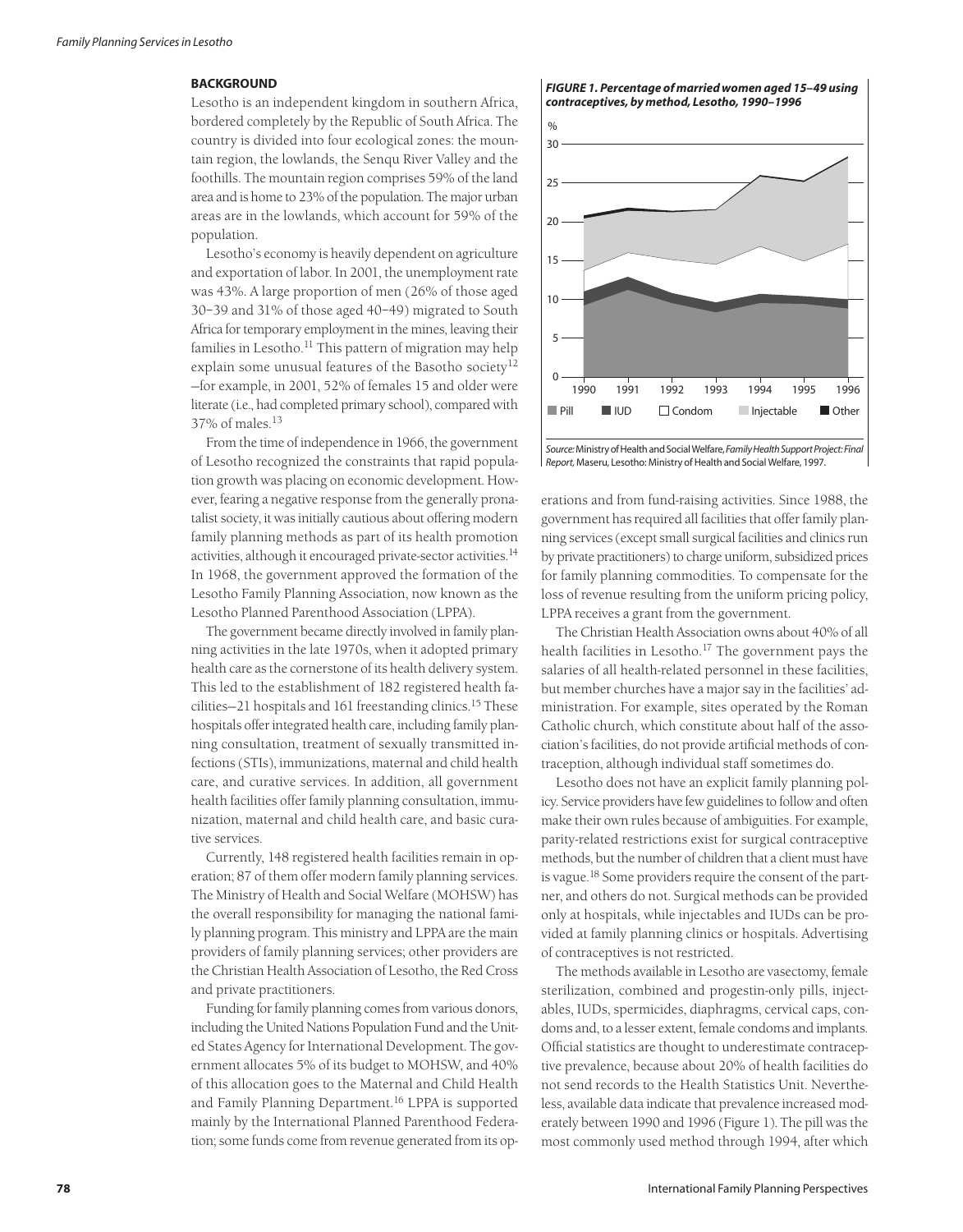it was overtaken by the injectable. Use of condoms, the third most prevalent method, has generally increased throughout the years, except for an unexplained drop in 1995. The prevalence of condom use would be higher if sales from outlets such as supermarkets, pharmacies and private physicians were included. Use of natural family planning and other methods is negligible. Prevalence of IUD use has been almost constant.

# **DATA AND METHODS**

Our aim was to assess the readiness to provide services and the quality of selected family planning facilities in Lesotho. Primary data came from three sources: the Lesotho Facility Survey, the Lesotho Family Planning Providers' Survey and focus group discussions, all conducted by the first author between December 1997 and February 1998. The surveys were designed to supplement the 1995 Lesotho Safe Motherhood Initiative–Women's Health Survey (LSMI-WHS) with detailed, community-level data on family planning service delivery.\* The facility survey was undertaken to assess the availability and functioning of family planning services, the providers' survey to evaluate staff readiness to provide quality services, and the focus group discussions to examine Basotho women's attitudes toward contraception and perceptions about family planning service delivery in the country.

The facility survey was conducted through face-to-face interviews and personal observation. Data were collected from 38 sites offering family planning services (11 hospitals, 19 health centers and eight LPPA facilities), representing 41% of all facilities in the country. Sites operated by private physicians were excluded, as they are not involved in the national family planning program; they charge higher fees, and thus they serve relatively few, atypically privileged individuals. Facilities within the communities or nearest to the communities sampled in the LSMI-WHS were selected for inclusion. These communities are primary sampling units constructed in the 1996 census. Each community includes about 300–500 households. For the providers' survey, all 52 family planning providers in the selected facilities participated in semistructured interviews. The survey instruments were adapted from the situation analysis approach for assessing family planning and reproductive health services.<sup>19</sup>

Seven focus group discussions were held with 50 female contraceptive users from the urban and rural areas of Maseru District (Table 1). The discussions explored women's contraceptive decision-making, experiences with service providers, and views about service delivery and availability of methods. Although the data are not statistically representative of the total population, they provide insights into norms and rationales for what people do.

Identifying contraceptive users and bringing women together for about an hour and a half was hard, particularly in the rural areas. In addition, it was not possible to select women randomly. Therefore, a snowballing approach was used. In the rural areas, where contraceptive use was low,

#### *TABLE 1. Composition of focus groups and selected characteristics of participants, Lesotho family planning assessment, 1997–1998*

| Group                                     | No. of living<br>children | <b>Educational level</b>                            | No. working    |
|-------------------------------------------|---------------------------|-----------------------------------------------------|----------------|
| Urban unmarried<br>women 17-19 (N=7)      | $\Omega$                  | Complete high<br>school/some college                | $\Omega$       |
| Rural unmarried<br>women 16-19 (N=7)      | $\Omega$                  | In high school                                      | $\Omega$       |
| Urban unmarried<br>women 22-27 (N=6)      | $\Omega$                  | Complete high<br>school/some college                | $5*$           |
| Urban married<br>women 23-27 (N=9)        | $1 - 3$                   | Complete<br>primary/complete<br>high school         | $6+$           |
| <b>Rural married</b><br>women 24-28 (N=5) | $2 - 3$                   | Complete<br>primary/complete<br>high school/unknown | $\overline{2}$ |
| Urban married<br>women 32-38 (N=7)        | $2 - 5$                   | Complete high<br>school/complete<br>college         | 6              |
| <b>Rural married</b><br>women 30-37 (N=9) | $3 - 5$                   | Complete<br>primary/some high<br>school             | $4+$           |

\*The sixth woman was looking for a job. †Includes self-employed women.

family planning providers helped to recruit women for the discussions; participants were assured of confidentiality, and the discussions were held away from the health center. The findings may be biased if the providers chose women most likely to speak favorably of the quality of care. However, a comparison of the findings from the groups in which the providers assisted in the recruitment and those in which they did not revealed no such bias.

Although it was difficult to find participants for the focus group discussions, women who attended were willing to speak openly. A trained moderator led each discussion, another person took notes and the first author was present. The discussions were tape-recorded. They were conducted in Sesotho (the local language) and later translated into English by the first author.

## **RESULTS Accessibility of Services**

Potential clients are able to use family planning services only if the services are accessible to them. Nearly all the facilities surveyed opened at 8:00 A.M.; only two opened earlier. About two-thirds closed at 4:30 P.M.; fewer than 10% closed at 5:00, and the rest closed earlier. Most facilities reported that they closed at lunchtime (12:45–2:00 P.M.). Four out of five offered family planning services five days a week; the rest offered them on six or seven days, but charges for

<sup>\*</sup>The LSMI-WHS collected information on individual women's health, including their use of family planning. An analysis of factors affecting contraceptive use established that in addition to individual characteristics, factors not measured by the LSMI-WHS were associated with women's uptake of contraception, thereby necessitating a study of family planning service delivery in the communities that were included in the LSMI-WHS. (*Source:* Ministry of Health and Social Welfare, *Lesotho Safe Motherhood: Women's Health Survey Report,* Maseru, Lesotho: Ministry of Health and Social Welfare, 1995.)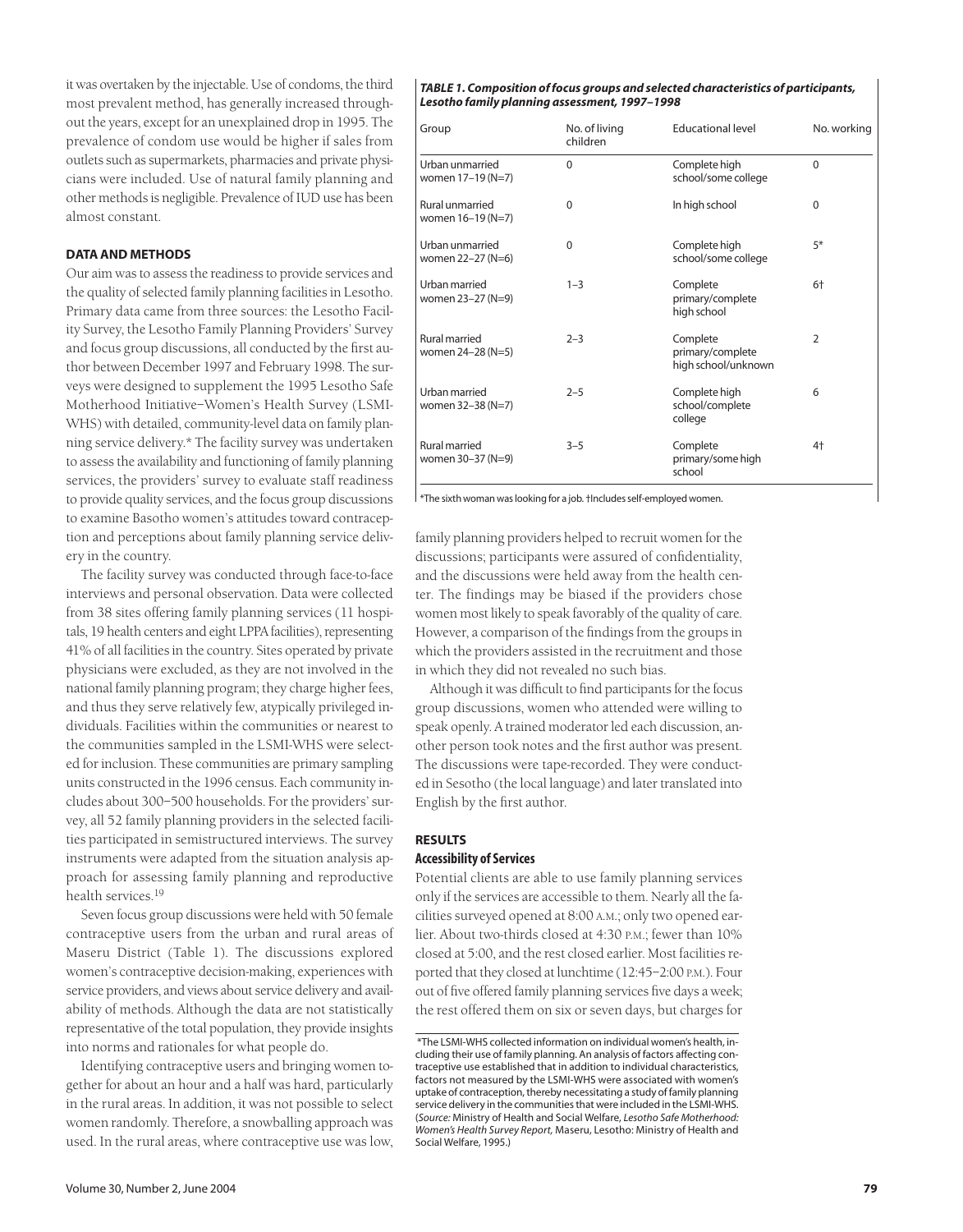

services were higher on weekends than on weekdays.

Most focus group participants who were not working mentioned that the opening times were acceptable. However, they added that working women frequently received preferential treatment:

"[Providers] often start with the workers, even if they already found you there, which is not fair."*—Married urban woman in her 20s*

In both urban and rural areas, those who were working indicated that facilities' hours were not convenient, particularly because most sites closed at lunchtime. This influenced their choice of provider:

"If you work, you can go to Queen II Hospital, because you know that they open at half past seven in the morning …or you can also go to a private doctor, because you are sure they even open at lunchtime."*—Married urban woman in her 30s*

We asked providers about the ease with which clients reached facilities. They reported that where facilities were located within communities, clients walked for up to 30 minutes, but that women in some urban areas used public transport. In the mountain region, where the only way to reach some facilities was by foot or horseback, some clients walked for as much as six hours to reach a facility. Vans were available in some rural areas, but the average cost of 8.50 maloti (approximately U.S.\$1.36) for a single trip was too high for many rural people.

## **Characteristics of Facilities**

A facility needs a high-quality infrastructure to provide highquality services. Overall, 84% of facilities had piped water, 70% had electricity, 95% had toilets and 90% had sufficient seating for clients. In rural areas, solar energy or generators provided electricity. Generally, hospitals had the best infrastructure. (Hospitals serve as the first line of referral in Lesotho; Queen Elizabeth II Hospital in Maseru, which

was included in the study, is the national referral hospital.) All of the hospitals visited had piped water, electricity, toilets and sufficient seating for clients. By comparison, 79% of health centers had water, 47% had electricity, 95% had toilets and 90% had sufficient seating. Among LPPA clinics, 75% had water, 88% electricity, 88% toilets and 75% sufficient seating.

The conditions of the examination room can affect the quality of care given, as well as clients' satisfaction with the facility. For example, lack of adequate water may indicate that the provider is not able to wash her hands. More than 80% of facilities offered auditory and visual privacy, adequate water and adequate light. In addition, all the facilities were clean at the time of the visit. In the facilities that did not have visual or auditory privacy, curtain screens were used for examinations, but counseling took place in the waiting room. Lack of privacy was a problem for some women, as the following comment demonstrates:

"Where I used to go, there was no privacy at all. What separated me and other clients was just a counter; they could see when [the nurse] checked my breast and could hear every word of the conversation.…That is why I stopped going there."*—Unmarried urban woman in her 20s*

## **Materials and Supplies**

Information, education and communication materials can be useful in communicating messages to clients. Flip charts or posters were available at 84% of facilities, brochures or pamphlets at 65%. Four facilities did not have any of these materials.

Although these materials are useful during counseling and for providing additional information, they are not a substitute for counseling, especially where literacy levels are low. During the focus group discussions, some women reported that they were asked to read the information provided on posters and to choose their preferred method before going into the consultation room:

"The only chance you get to know of other methods is just reading the posters provided. When you get inside [the consultation room], the nurse just asks you which method you prefer…. If you say the pill, she gives you the pill…. The only thing she will explain is how to take the pill." *—Married urban woman in her 30s*

The number of methods provided and the availability of supplies are essential for an effective family planning program. All of the facilities offered combined pills, injectables and condoms (Figure 2). About nine in 10 facilities offered progestin-only pills and IUDs, while nearly seven in 10 offered counseling in natural family planning and lactational amenorrhea. This method mix is comparable to that observed in the 12 African countries that participated in the Population Council's situation analyses.20

Fewer than 30% of facilities offered female sterilization or vasectomy. This low proportion is not surprising, because these methods can be offered only at hospitals in Lesotho. Some focus group participants felt that the choice of contraceptive methods and brands of methods was limited,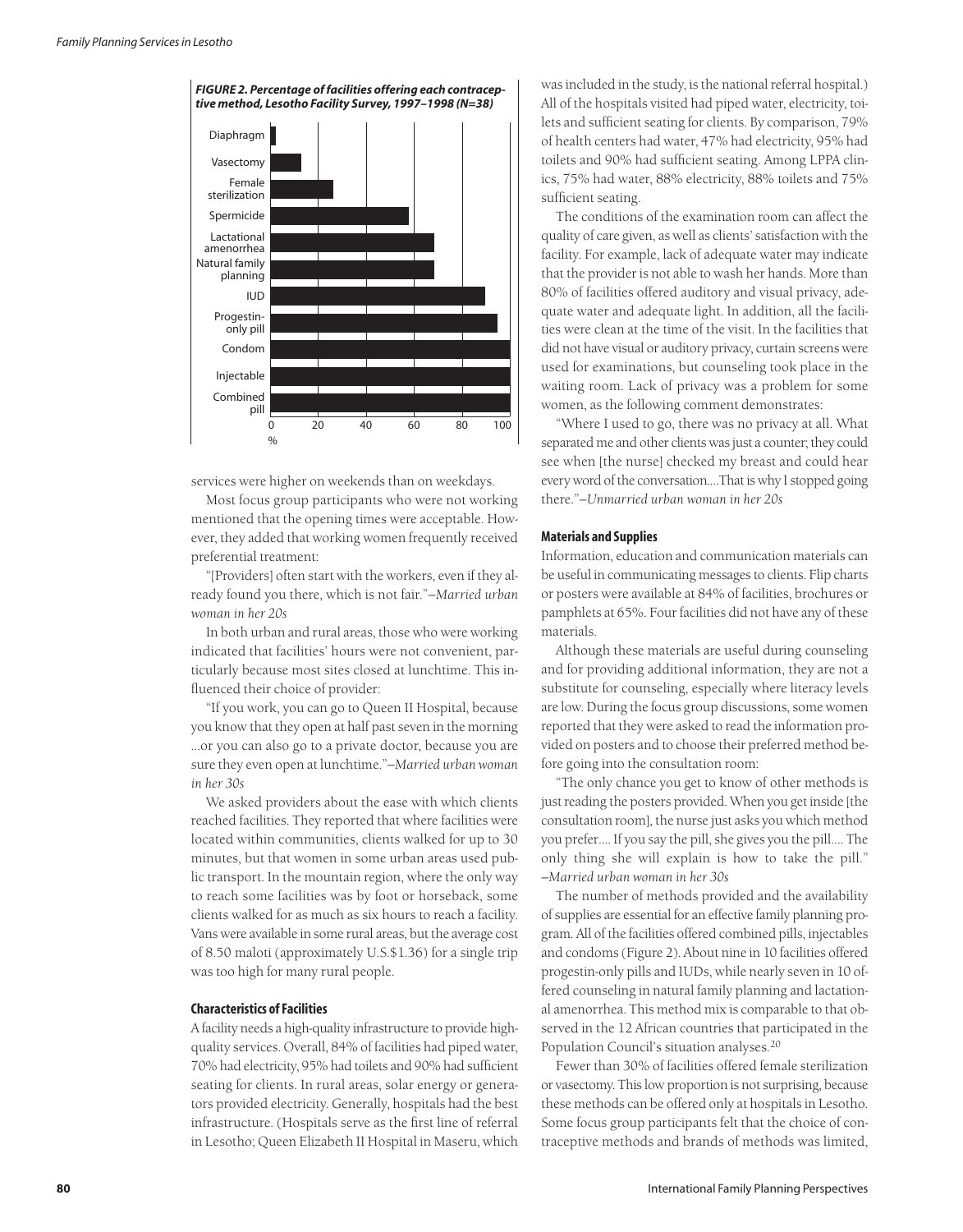particularly compared with the range of available methods in South Africa:

"In Lesotho, there is a very limited choice. Well, that may be for all poor countries. Most service delivery points only have condoms, injectables and pills. [Other methods] are very rare. If you go to clinics in the Republic of South Africa, you find almost all methods available."*—Unmarried urban teenager*

"[In Lesotho] you'll find just one brand of the pill at a time, and the next time you go to get a resupply, you find a different brand."*—Unmarried urban teenager*

Some sites, according to data from the Facility Survey, provided as few as three methods. And some reported that they had run out of supplies in the six months before the survey. Injectables and condoms were out of stock in 16% of facilities, IUDs and pills in 8%, and spermicides in 5%. These results are similar to those reported for other African countries.<sup>21</sup>

# **Cost of Methods**

The cost of obtaining contraceptive methods varies in Lesotho despite the government's efforts to require uniform pricing. At all the facilities surveyed, the cost of most methods was per visit; the cost of condoms was per packet of 20, and the cost of spermicides was per tube of 20 tablets. Costs ranged from zero to 100 maloti (Table 2). The least costly methods were condoms, the diaphragm, spermicides and counseling in natural family planning and lactational amenorrhea. Female sterilization and vasectomy were the most expensive methods. Charges were uniform only in LPPA clinics and generally were higher in rural than in urban areas (not shown).

Focus group participants raised the cost of contraceptive methods as a discouraging factor, particularly after the cost of pills rose by four maloti at the beginning of 1998:

"Some women had to struggle to save one loti for family planning. Now, having to save five maloti is even worse. Which sensible woman would go for family planning and spend five maloti instead of buying two and a half kilograms of maize meal for her family?"*—Married urban woman in her 30s*

"It is especially expensive for us in the rural areas, where we have to have money for both transport and family planning services. The charges are much cheaper in town." *—Married rural woman in her 20s*

## **Providers' Training**

The use of family planning services can be influenced by providers' knowledge, skills and attitude toward clients. None of the facilities visited had a medical doctor assigned to provide family planning services. Family planning providers were mainly nursing sisters and nursing assistants; fewer than 15% were nurse clinicians. In this respect, Lesotho is no different from other African countries, where the majority of family planning services are provided by nurses.22

Strengthening family planning providers' technical and interpersonal skills through training can enhance the qual-

#### *TABLE 2. Costs (in maloti) of obtaining family planning methods, Lesotho Facility Survey*

| No. of<br>facilities | Range          | Mean  | Median |
|----------------------|----------------|-------|--------|
| 38                   | $1.00 - 5.00$  | 2.11  | 1.00   |
| 36                   | $1.00 - 5.00$  | 2.00  | 1.00   |
| 34                   | 1.00-15.00     | 2.76  | 1.00   |
| 38                   | 1.00-10.00     | 2.61  | 1.00   |
| 38                   | $0.00 - 2.00$  | 0.93  | 1.00   |
|                      | $1.00 - 1.00$  | 1.00  | 1.00   |
| 22                   | $1.00 - 5.00$  | 1.43  | 1.00   |
| 10                   | 2.00-100.00    | 34.20 | 20.00  |
| 4                    | 20.00-80.00    | 37.50 | 25.00  |
| 27                   | $0.00 - 10.00$ | 1.41  | 0.00   |
| 27                   | $0.00 - 5.00$  | 0.63  | 0.00   |
|                      |                |       |        |

*Notes:* Condom costs are for 20 condoms; spermicide costs are for one tube of | 20 tablets. For all other methods, costs are per visit.

ity of care and thus increase clients' satisfaction with services. Training is also important for staff, as it empowers them, improves their morale and interpersonal skills, and exposes them to new ideas.<sup>23</sup> Twenty-nine percent of providers had received basic training that had not included the provision of family planning methods, but some of these had attended in-service courses; an additional 6% had received no health care training at all. More than threequarters of providers had attended a refresher course in family planning within the last 10 years.

Although the implant was not being offered in Lesotho at the time of the survey, 46% of providers who had received refresher training had been trained in its insertion and removal. (LPPA now offers the method.) Of those who said that they had attended a refresher course in female sterilization and vasectomy, 39% and 31%, respectively, indicated that they were trained only to assist doctors during operations, not to carry out the procedure independently. Sixtyseven percent of providers with refresher training had attended special training in IUD insertion or removal, and 69% had been trained to provide counseling on exclusive breastfeeding. Some 77% had been trained in family planning counseling, an important service for helping clients make informed and voluntary choices about contraception.24

## **Methods Recently Provided**

Providers were asked which methods they had supplied in the 12 months prior to the survey. (We used 12 months rather than three months, the period used in situation analyses, because in countries where contraceptive prevalence is low, lack of demand for methods or supply shortages may affect the frequency with which providers see clients who want to obtain methods.) The vast majority reported having provided injectables (98%), condoms (94%) and either combined or progestin-only pills (96% and 94%, respectively). However, focus group participants mentioned that some providers restricted their choice of injectables:

"I used to go to LPPA to use the injectable, and after three doses I was told to switch to another method, but I still wanted to use it. So, I went to another place as a new client and I got it."*—Married rural woman in her 30s*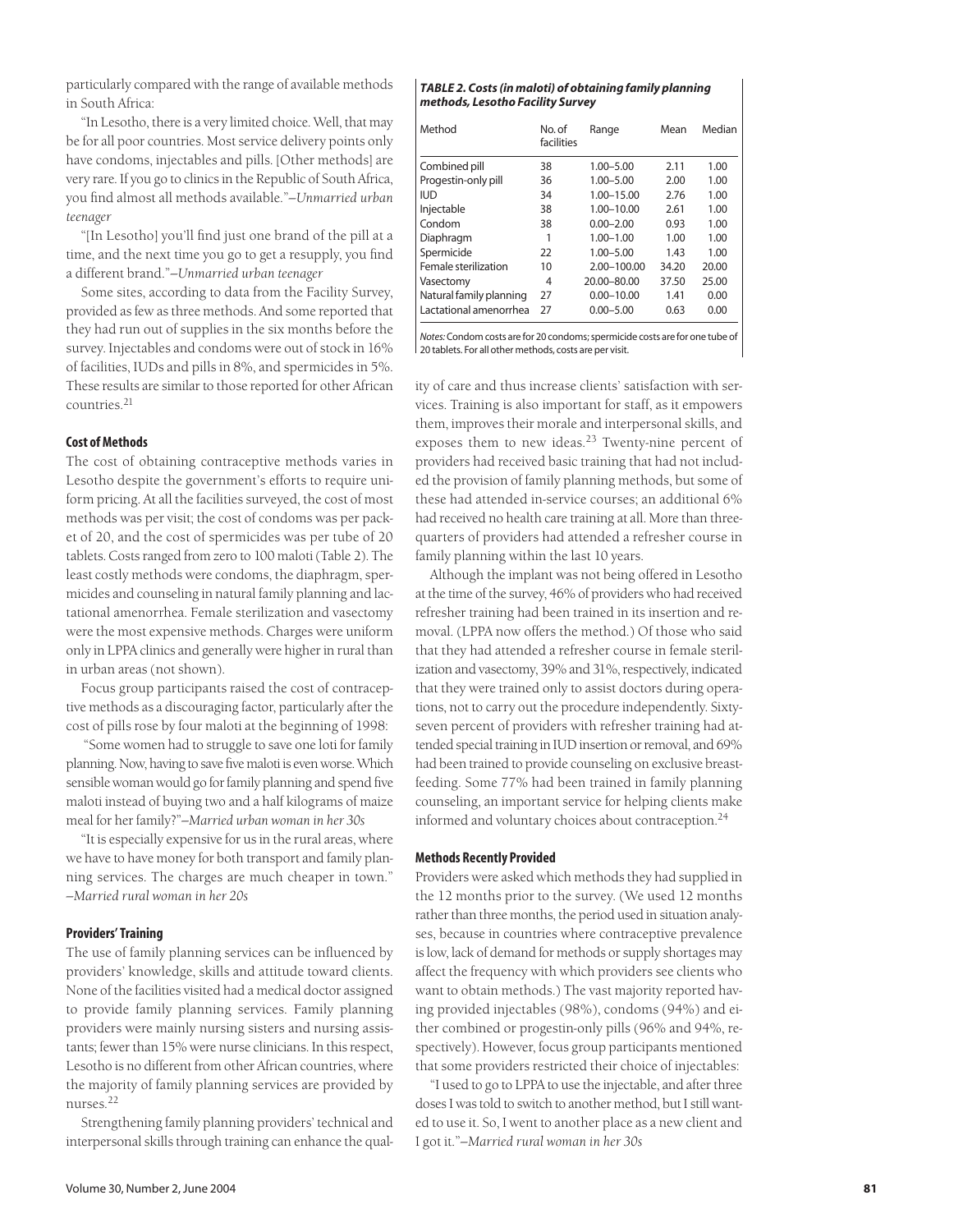

Seventy-seven percent of providers had inserted IUDs; 54% had counseled women about exclusive breast-feeding, but most doubted its effectiveness and did not encourage women to use it. Spermicides and counseling in natural family planning had been provided by 44% and 46%, respectively, of providers in the last year. No providers had dispensed the diaphragm or performed female sterilization or vasectomy in the past 12 months. Providers whose facilities offered the diaphragm reported that women did not favor it. None of the providers who were interviewed were qualified to perform female sterilization or vasectomy, and these methods were not widely known by women in the focus groups. When female sterilization was mentioned, most focus group participants were opposed to it because of rumored side effects:

"With female sterilization, they say you end up having no sexual feelings at all."*—Married rural woman in her 30s*

"They also say that during sexual intercourse, there is too much noise made by the vagina if a woman has been sterilized.… They say a person in the next room can hear clearly what is happening."*—Married rural woman in her 30s*

#### **Procedures for Providing Methods**

Providers who had dispensed injectables, pills or IUDs in the last 12 months were asked about the types of examinations or tests they conducted on a new client before providing the method. Urine and blood tests were uncommon (Figure 3). More than 80% of providers said they checked women's blood pressure and weight before giving pills and injectables. (Weight is not relevant for eligibility for combined pills, but there may be some concern regarding weight gain with injectables.25)

Between 33% and 45% of providers completed a med-

ical history and breast examination for each of these three methods. Pelvic examination and screening for STIs are considered essential for the safe use of IUDs.<sup>26</sup> However, only two-thirds of IUD providers conducted pelvic examinations, and about half screened new clients for STIs. In focus groups, some women mentioned that providers conduct pelvic examinations and advise clients about appropriate methods on the basis of their findings:

"I wanted to use Copper T, but since I had a lot of vaginal discharge, I was advised against it."*—Married urban woman in her 30s*

Almost no providers imposed restrictions on condom use (Figure 4). Providers' influence in encouraging condom use, particularly for younger women, was evident in the focus group discussions:

"Since I started [using contraceptives] as a teenager, [providers] limited me to pills and condoms."*—Unmarried urban woman in her 20s*

"If you are a teenager, [providers] are very positive about condoms and very negative about other methods." *—Unmarried urban teenager*

The majority of providers indicated that they placed age restrictions on the provision of combined pills. They provided them only until clients reached age 35 (not shown), after which they advised users to switch to another method. None of the providers were aware that the 35-year age limit is a risk factor mainly for smokers. More than 40% of providers indicated that they would not provide progestinonly pills to women until they had at least one child. The majority said that they did not normally give progestin-only pills to women unless they were breast-feeding; the most commonly stated reason for this practice was that women who were not breast-feeding were at risk of becoming preg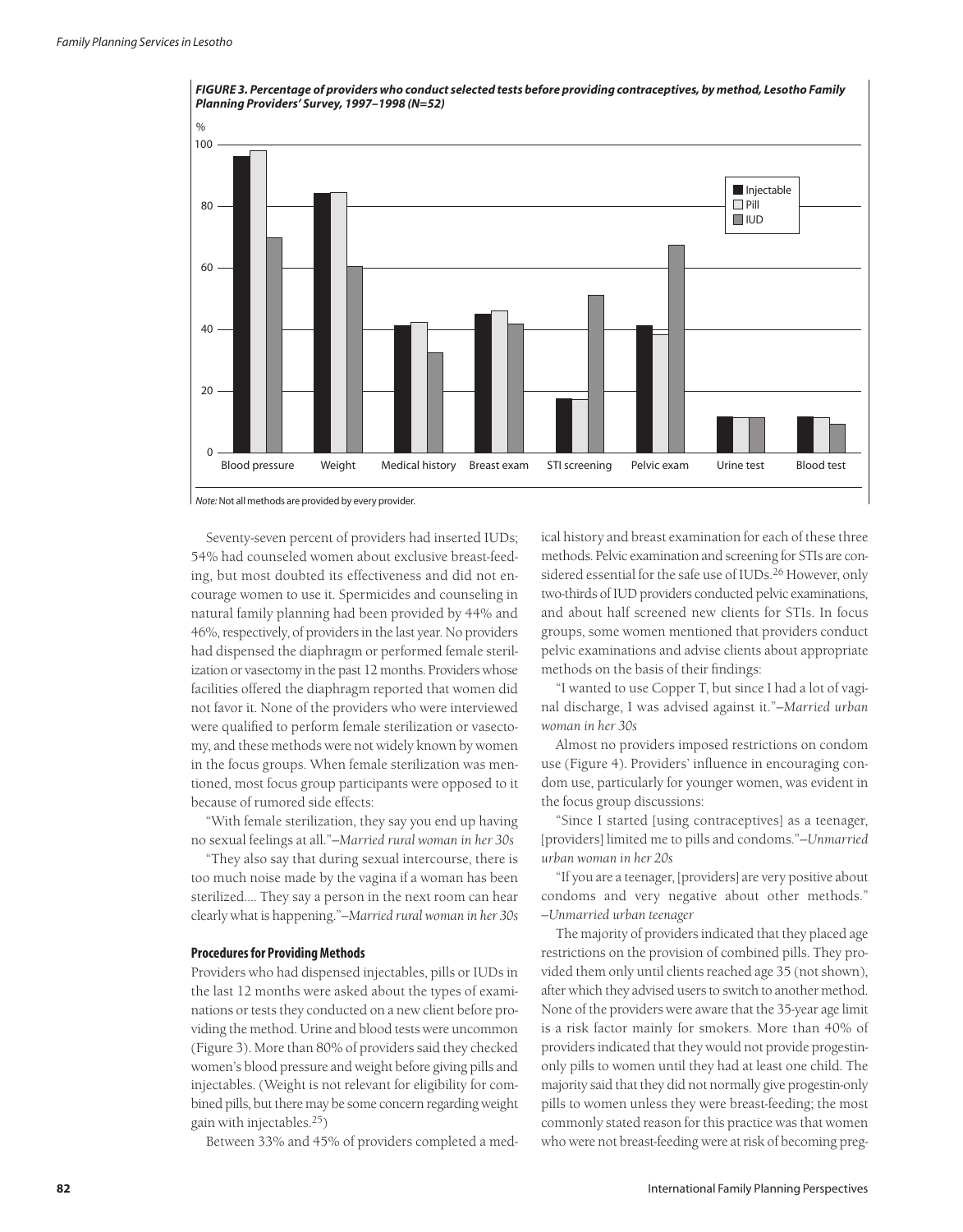nant if they did not take the pills at the same time each day (not shown).

For the IUD and injectables, more than 60% of providers had restrictions based on parity. Other restrictions for these two methods were age (at least 20 years) and marital status. Some women discussed such restrictions during focus groups:

"At the clinic that I go to, the nurse tells young girls that she…does not want to be blamed if they became infertile.…She makes no compromise with the injectable; she bluntly refuses."*—Married urban woman in her 30s*

"[Providers] could even ask you to bring your husband. …They would ask you to bring your husband after you have told them that you are not married, indirectly telling you that such things are meant only for women with husbands."*—Unmarried rural teenager*

"I wanted to use injectable, but the nurses refused to give it to me, saying that I only have one child. They said they could give it to me after I've had at least three children." *—Married rural woman in her 30s*

Another requirement imposed on women in many developing countries is that they be menstruating when they seek hormonal methods and IUDs.<sup>27</sup> This was the case in Lesotho, as focus group participants indicated:

"When you go for resupply, they need to check whether you are having your menses.…[If] somebody from the consultation room tells me she was checked, I don't even go in."*—Married urban woman in her 30s*

About 60% of providers said they performed a pregnancy test for a new client who wanted pills but was not having her menses, although many mentioned that pregnancy tests were not 100% accurate, particularly early in pregnancy. More than 40% of providers said they asked clients to come back at their next menses but did not give them a barrier method. Only a quarter said they supplied clients with condoms and asked them to return to the facility during menstruation. Fewer than 10% of providers mentioned giving clients pills regardless of whether they were having menses. Fewer than 5% said they gave clients both pills and condoms so that clients could use the condoms until after their menses.

Almost all providers said that they gave clients one packet of pills at the first visit. The reported reason for this practice was to ensure that a client returned so that the provider could follow up on her pill use. The follow-up visit also enabled the providers to address any problems that the client had encountered with the first packet. For clients who had successfully used pills for one year or more, the majority of providers said that they gave three packets. In the mountain region, some providers gave six packets of pills at a time because of the difficulties clients had in reaching the clinic.

A number of providers mentioned that they limit the number of packets of pills they dispense at one time because some women did not use the pills consistently and thereby disrupted the menstrual cycle, shared their pills with other women or gave them to friends to induce abortion. Another reason providers mentioned for giving only one packet was the recurrent shortage of pills.

#### **Provider Bias**

To assess providers' knowledge about and bias toward particular methods, we asked what methods they recommended for delaying or spacing births, what methods they recommended for stopping births and what methods they never recommended under any circumstances. Most providers had a list of methods they would recommend, depending on whether the client wished to delay or stop childbearing, and assuming that she did not have an STI or reproductive tract infection. Seventeen percent said they

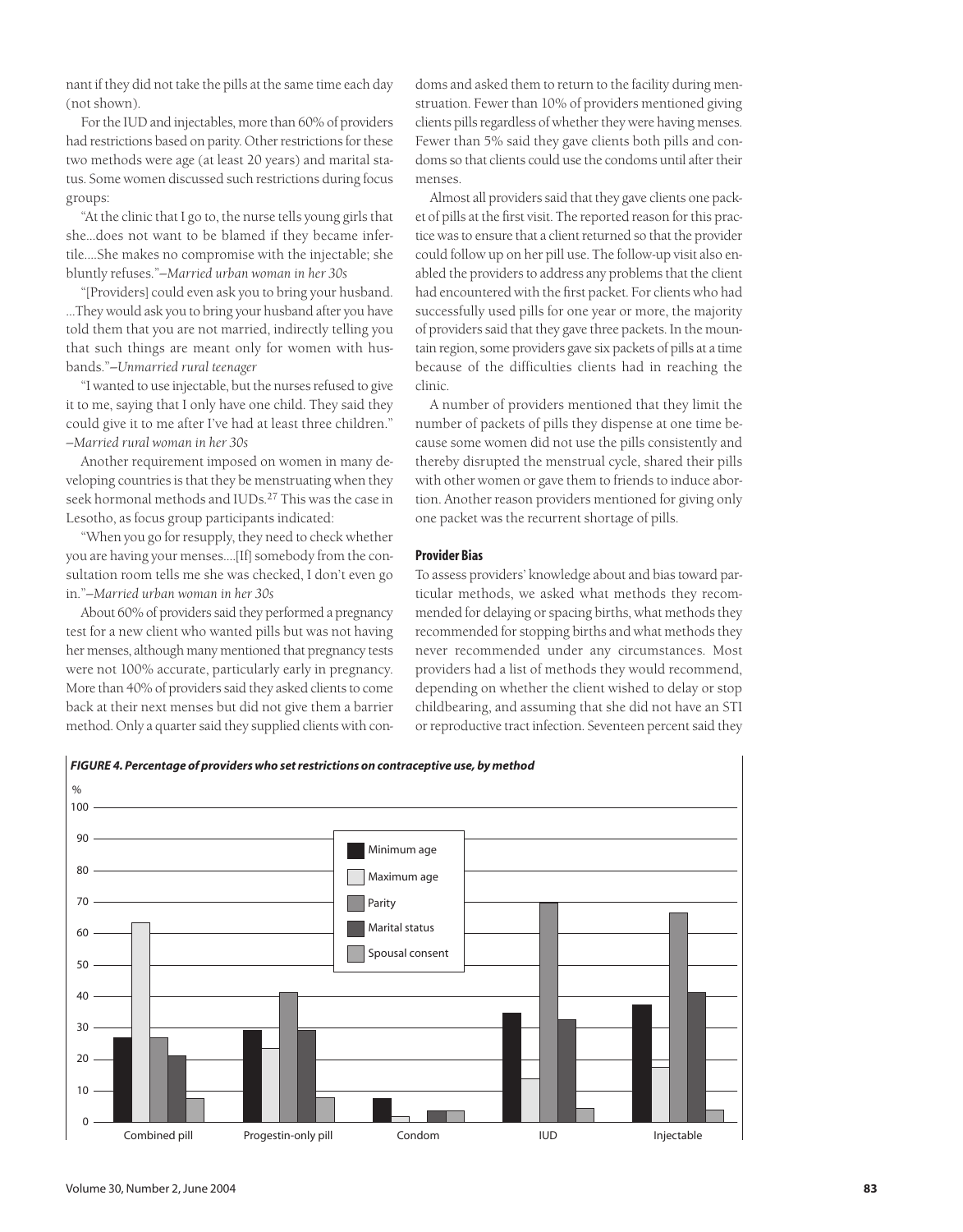#### *TABLE 3. Percentage of providers, by attitude toward recommending various contraceptive methods*

| Method                   | Recommend for:                         |                                | Do not recommend:                       |                                    |
|--------------------------|----------------------------------------|--------------------------------|-----------------------------------------|------------------------------------|
|                          | Delaying/spacing<br>births<br>$(N=41)$ | Stopping<br>births<br>$(N=52)$ | For clients<br>with STI/RTI<br>$(N=51)$ | In any<br>circumstance<br>$(N=18)$ |
| Combined pill            | 50.0                                   | 7.7                            | 5.9                                     | 0.0                                |
| Progestin-only pill      | 30.0                                   | 7.7                            | 5.9                                     | 0.0                                |
| <b>IUD</b>               | 60.0                                   | 9.6                            | 90.2                                    | 5.3                                |
| Injectable               | 77.5                                   | 40.4                           | 7.8                                     | 16.7                               |
| Condom                   | 25.0                                   | 0.0                            | 0.0                                     | 0.0                                |
| Diaphragm                | 16.7                                   | 0.0                            | 3.9                                     | 11.1                               |
| Spermicide               | 16.7                                   | 0.0                            | 2.0                                     | 38.9                               |
| Female sterilization     | 0.0                                    | 90.4                           | 0.0                                     | 11.1                               |
| Vasectomy                | 0.0                                    | 36.5                           | 0.0                                     | 0.0                                |
| Natural family planning  | 2.5                                    | 0.0                            | 2.0                                     | 38.9                               |
| Exclusive breast-feeding | 0.0                                    | 0.0                            | $2.0^{\circ}$                           | 11.1                               |

*Note:* RTI=reproductive tract infection.

left the choice to clients all the time; 35% had a list of methods they would never recommend. Notably, 90% of providers would not recommend the IUD for women with STIs or reproductive tract infections, and the same proportion recommended female sterilization for stopping childbearing (Table 3). In contrast, only 37% mentioned vasectomy for stopping. A third or more of providers would not recommend spermicides or natural family planning under any circumstances.

## **DISCUSSION**

To achieve the goals set in the national population policy, the government of Lesotho method advocates strongly for increased use of family planning, but no effort has been made to compile guidelines for service providers, leaving them to offer services at their own discretion. Age, parity and marital status restrictions that have no medical basis restrict method choice for women and prevent those most vulnerable to unwanted pregnancies from controlling their childbearing.

The accessibility of services is a key determinant of the ease with which potential clients can obtain care, and our findings highlight room for improvement. Clinics should have hours that accommodate working women without charging them extra fees; at the same time, they should not discriminate against women who are not working by attending to working clients first. Facilities' infrastructure can be considered good, but there is room for improvement to ensure that water, toilets and sufficient seating are available at all sites.

The time taken to reach a family planning service point is important. Given the difficulty that women in the mountain region of Lesotho have in obtaining services, it is not surprising that contraceptive prevalence in such communities is the lowest.<sup>28</sup> In Nepal, a country with geographic constraints similar to those of Lesotho, differences in contraceptive use by education and place of residence disappeared when traveling time to a family planning outlet was within 30 minutes.29

For some women, the choice of a contraceptive is close-

ly linked to cost. The increase in the cost of family planning services that was reported at the beginning of 1998 could have caused some women to discontinue use. Further, the government's policy has failed to ensure uniform pricing of contraceptives; notably, the costs of methods were, on average, higher in rural areas, which also had higher travel costs than urban areas. Consideration of the cost of contraception should include associated travel costs, which should be kept to a minimum.

The choice of methods available is an important factor for the uptake and continuation of contraception. Jain argues that family planning programs with high rates of continuation and low rates of new acceptors will achieve higher contraceptive prevalence rates than will programs with low rates of continuation and high rates of new acceptors.<sup>30</sup> Supporters of this argument advocate that family planning programs concentrate on retaining their current clients, although not ruling out outreach activities.<sup>31</sup> Mauldin and Sinding suggest that it is important to shift the method mix toward methods with high continuation, both because their use-effectiveness tends to be higher than that of other methods and because with time, the proportion of couples that can be recruited declines rapidly.32 Other researchers have demonstrated that in countries where contraceptive prevalence is low, unmet need for contraception still contributes significantly to unintended pregnancies; they argue that in these countries, targeting new acceptors should have just as much priority as retaining current clients.33 In Lesotho, there is great need for both reversible and permanent methods of contraception, but providers' emphasis appears to be on reversible methods. Female sterilization and vasectomy should be promoted for couples who have achieved their desired family size. Clearly, this will involve making these methods more accessible and ensuring that qualified personnel are available to provide them.

An inquiry into a client's medical history is essential as a means of identifying existing conditions that may contraindicate the use of a contraceptive method,<sup>34</sup> and a breast examination is essential for women who are considering use of combined pills.<sup>35</sup> Our finding that fewer than half of providers inquired about medical histories for new clients is an indicator of low-quality services.

Whether some routine tests and procedures are necessary for some methods of contraception has been the subject of much debate.<sup>36</sup> Our argument is that for many women, a family planning clinic visit is probably their only opportunity to obtain preventive care; therefore, medical examination for new clients should be comprehensive. Similarly, the Population Council argues that if family planning programs aim to enable people to realize their reproductive intentions, then other reproductive health care, such as the treatment of STIs, should be included.37 It is critical that providers be trained and encouraged to conduct tests that are important for the safe use of contraception; however, restrictions based on myths and misinformation should be discouraged. An obvious step forward is the development of guidelines for service providers.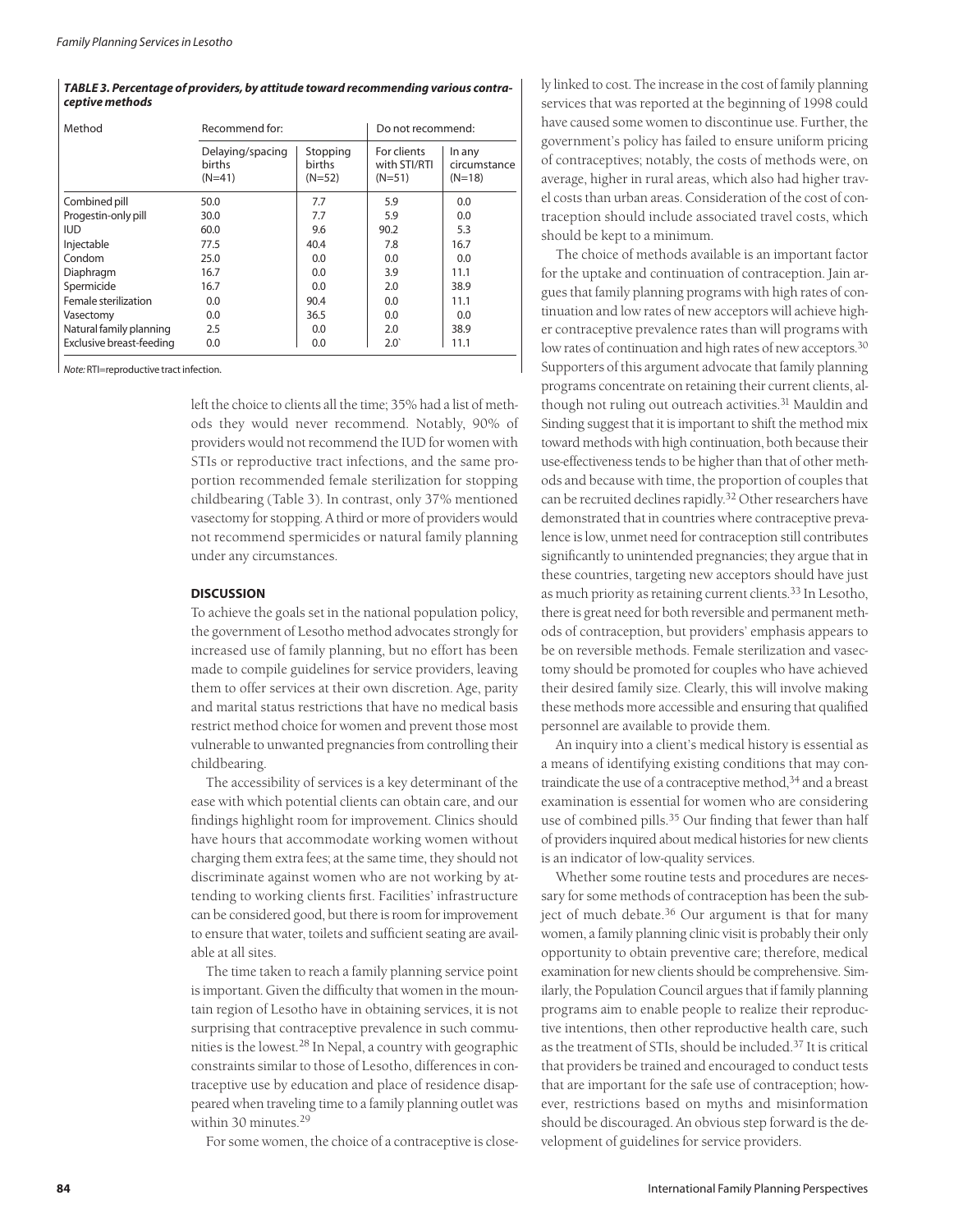## **CONCLUSIONS**

Lesotho's family planning program clearly plays an important role in the provision of contraceptives. The program has many positive aspects: good infrastructure, trained personnel and some method choice. There is room for improvement in formulating guidelines for providers, expanding accessibility and ensuring availability of a wide range of methods. In particular, methods that provide longterm or permanent protection should be encouraged for couples who have achieved their desired family size. While it may be too ambitious to expect contraceptive prevalence to reach 70% by 2011, the recommended improvements can increase prevalence substantially. However, these will not be achieved without strong government commitment.

#### **REFERENCES**

**1.** Mpiti AM and Kalule-Sabiti I, The proximate determinants of fertility in Lesotho, *Scientific Reports,* Voorburg, the Netherlands: International Statistical Institute/World Fertility Survey, 1985, No. 78.

**2.** Bureau of Statistics, *Population Census Analytical Report: Population Dynamics,* Vol. IIIA, Maseru, Lesotho: Bureau of Statistics, 1998.

**3.** Ministry of Economic Planning, *Lesotho National Population Policy,* Maseru, Lesotho: Ministry of Economic Planning, 1994.

**4.** United Nations Population Fund (UNFPA), *The State of World Population 1998*, New York: UNFPA, 1998.

**5.** Bureau of Statistics, *2001 Lesotho Demographic Survey Analytical Report,* Vol. I, Maseru, Lesotho: Bureau of Statistics, 2003.

**6.** UNFPA, Programme review and strategy development report, Maseru, Lesotho: UNFPA, 1996.

**7.** Mauldin WP and Segal SJ, Prevalence of contraceptive use: trends and issues, *Studies in Family Planning*, 1988, 19(6):335–353; Donaldson PJ and Tsui AO, The international family planning movement, *Population Bulletin*, 1990, 45(3):1–45; and Bongaarts J, The role of family planning programs in contemporary fertility transitions, *Research Division Working Paper,* New York: Population Council, 1995, No. 71.

**8.** World Health Organization (WHO), Improving access to quality care in family planning: medical eligibility criteria for contraceptive use, Geneva: WHO, 1996.

**9.** Mauldin WP and Ross JA, Family planning programs: efforts and results, 1982–89, *Studies in Family Planning*, 1991, 22(6):350–367.

**10.** Ross J and Stover J, The family planning program effort index: 1999 cycle, *International Family Planning Perspectives,* 2001, 27(3):119–129.

**11.** Bureau of Statistics, 2003, op. cit. (see reference 5).

**12.** Lucas D, Fertility and family planning in Southern and Central Africa, *Studies in Family Planning*, 1992, 23(3):145–158.

**13.** Bureau of Statistics, 2003, op. cit. (see reference 5).

**14.** World Bank, Lesotho population sector review, Washington, DC: Africa Regional Office, World Bank, 1994.

**15.** Ministry of Health and Social Welfare, *Rapid Evaluation of Maternal Child Health and Family Planning Services in Lesotho,* Maseru, Lesotho: Ministry of Health and Social Welfare, 1993.

**16.** World Bank, 1994, op. cit. (see reference 14).

**17.** Ibid.

**18.** Ministry of Planning, Economic and Manpower Development, *The Situation of Children and Women in Lesotho,* Maseru, Lesotho: Ministry of Planning, Economic and Manpower Development, 1994.

**19.** Miller K et al., *Clinic-Based Family Planning and Reproductive Health Services in Africa: Findings from Situation Analysis Studies*, New York: Population Council, 1998.

**20.** Ibid.

**22.** Ibid.

**23.** Robey B, Piotrow T and Salter C, Family planning lessons and challenges: making programs work, *Population Reports,* Series J, No. 2, 1994.

**24.** WHO, 1996, op. cit. (see reference 8).

**25.** Ibid.

**26.** Hatcher RA et al., *The Essentials of Contraceptive Technology,* Baltimore, MD, USA: Johns Hopkins Population Information Program, Center for Communication, 1997.

**27.** Stanback J et al., Menstruation requirements: a significant barrier to contraceptive access in developing countries, *Studies in Family Planning*, 1997, 28(3):245–250.

**28.** Tuoane M, Diamond I and Madise N, Use of family planning in Lesotho: the importance of quality of care and access, *African Population Studies,* 2003, 18(2):105–132.

**29.** Tuladhar JM, Effect of family planning availability and accessibility on contraceptive use in Nepal, *Studies in Family Planning*, 1987, 18(1):49–53.

**30.** Jain AK, Fertility reduction and the quality of family planning service, *Studies in Family Planning*, 1989, 20(1):1–16.

**31.** Veney J, Magnani R and Gorbach P, Measurement of the quality of family planning services, *Population Research and Policy Review*, 1993, 12(3):243–259.

**32.** Mauldin WP and Sinding SW, Review of existing family planning policies and programs: lessons learned, *Programs Division Working Paper,* New York: Population Council, 1993, No. 50.

**33.** Casterline JB, El-Canaty F and El-Zeinin LO, Unmet need and unintended fertility: longitudinal evidence from Upper Egypt, *International Family Planning Perspectives,* 2003, 29(4):158–166.

**24.** Technical Guidance/Competence Working Group and WHO, Family planning methods: new guidance, *Population Reports*, Series J, No. 2, 1996.

**35.** WHO, 1996, op. cit. (see reference 8); and Hatcher RA et al., 1997, op. cit. (see reference 26).

**36.** Bertrand JT et al., Access, quality of care and medical barriers in family planning programs, *International Family Planning Perspectives*, 1995, 21(2):64–69 & 74; and Stanback J et al., 1997, op. cit. (see reference 27).

**37.** Population Council, Reconsidering the rationale, scope, and quality of family planning programs, *Population Council Issues Paper*, New York: Population Council, 2001.

#### **RESUMEN**

**Contexto:** *Una de las metas demográficas de Lesotho es lograr el nivel de reemplazo de la fecundidad para el año 2011, aunque la tasa actual de prevalencia de anticonceptivos del 41% es considerablemente inferior a la meta fijada del 70–75%.*

**Métodos:** *Se utilizó un marco resultante de un análisis de situación para evaluar la disponibilidad de los proveedores de servicios de planificación familiar para ofrecer esos servicios y las percepciones de las mujeres con respecto a la distribución de los mismos. Se recopilaron datos en 1997–1998 a través de encuestas realizadas en 38 lugares de distribución de servicios y con 52 proveedores, y se mantuvieron reuniones de grupos focales con 50 mujeres.*

**Resultados:** *La mayoría de las instalaciones estaban abiertas al público durante cinco días de la semana, en horas regulares de oficina; se mantenían cerradas durante la hora de almuerzo y los fines de semana, lo cual restringía el acceso a las personas empleadas. No había directrices claras sobre el suministro de métodos de planificación familiar y los proveedores establecieron*